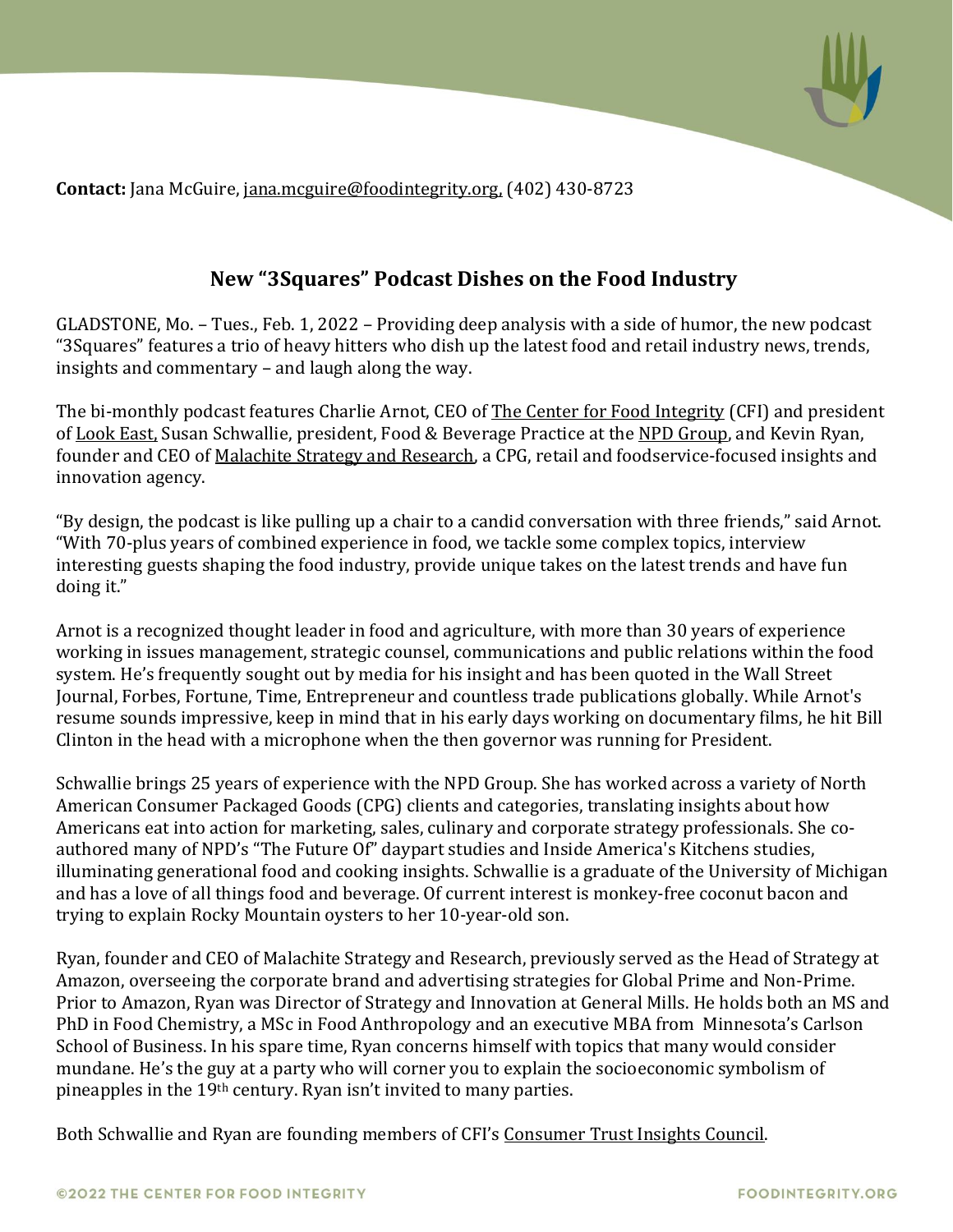The first two episodes of "3Squares" are available now and feature guests Michael Wolf, founder, CEO and editor-in-chief of The Spoon, a daily online publication on the food technology revolution, and John Dick, founder and CEO of Civic Science, a next generation survey and data company.

"3Squares" is sponsored by General Mills and can be found on [Spotify,](https://open.spotify.com/show/6Q5tufhMgtg4XiuDB983n8?si=bRLztOckRhOCL95JtZt7zQ&nd=1) [Stitcher](https://www.stitcher.com/show/3-squares-dishing-on-the-food-industry) and other popular podcast platforms. The podcast is executive produced by [Sound that BRANDS](https://www.soundthatbrands.com/) in Los Angeles, Calif. For more information, recommendations on guests and topics, or feedback on host shenanigans email [3squaresmail@gmail.com.](mailto:3squaresmail@gmail.com)

*The Center for Food Integrity is a not-for-profit organization that helps today's food system earn consumer trust. Our members and project partners are committed to providing accurate information and working together to address important issues in food and agriculture. The Center does not lobby or advocate for individual companies or brands. For more information, visit www.foodintegrity.org.*